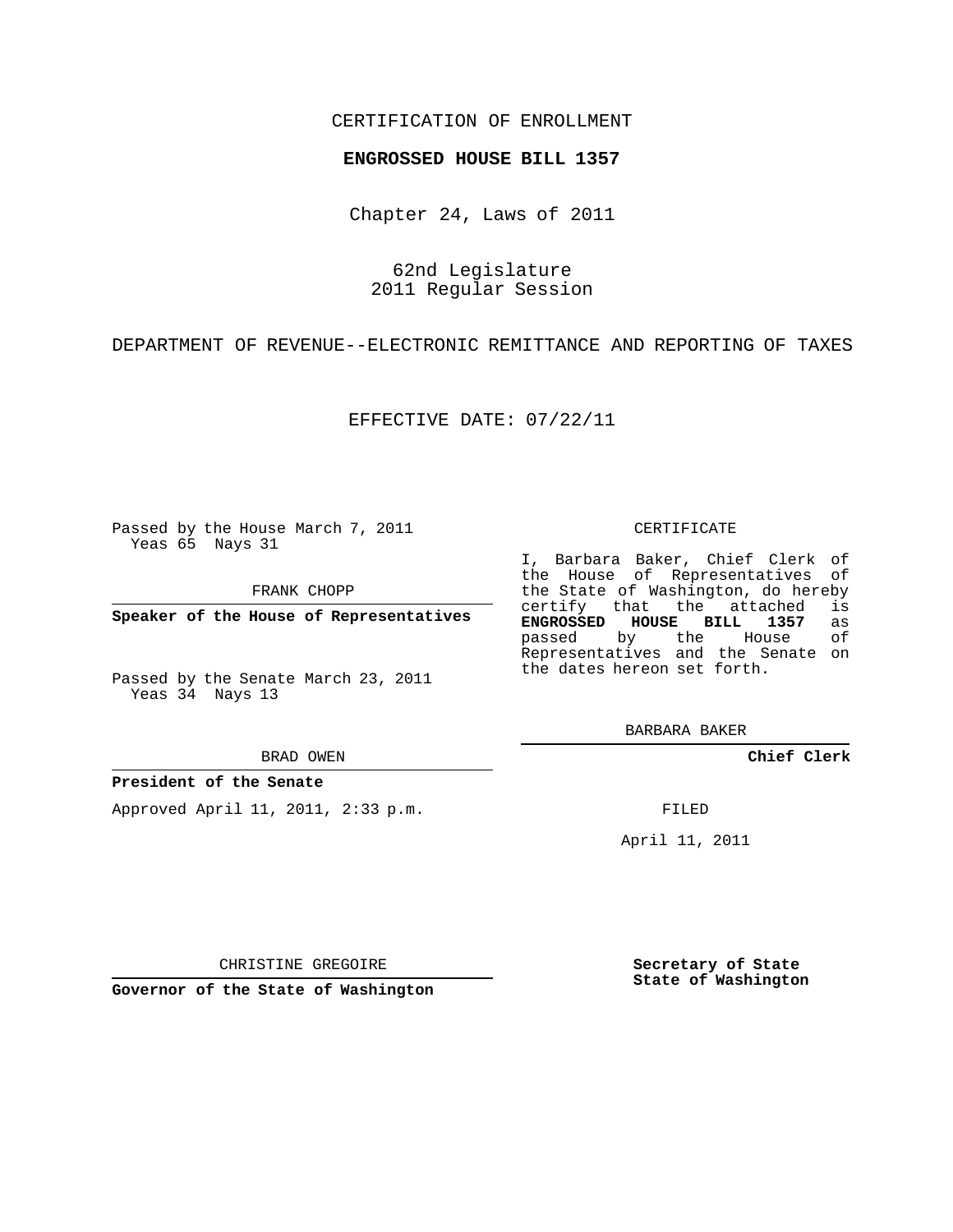# **ENGROSSED HOUSE BILL 1357** \_\_\_\_\_\_\_\_\_\_\_\_\_\_\_\_\_\_\_\_\_\_\_\_\_\_\_\_\_\_\_\_\_\_\_\_\_\_\_\_\_\_\_\_\_

\_\_\_\_\_\_\_\_\_\_\_\_\_\_\_\_\_\_\_\_\_\_\_\_\_\_\_\_\_\_\_\_\_\_\_\_\_\_\_\_\_\_\_\_\_

Passed Legislature - 2011 Regular Session

# **State of Washington 62nd Legislature 2011 Regular Session**

**By** Representatives Carlyle, Parker, Hunter, Dickerson, Roberts, and Kenney; by request of Department of Revenue

Read first time 01/19/11. Referred to Committee on Ways & Means.

 AN ACT Relating to providing the department of revenue with additional flexibility to achieve operational efficiencies through the expanded use of electronic means to remit and report taxes; amending RCW 82.32.085 and 82.32.090; reenacting and amending RCW 82.32.080; and creating a new section.

BE IT ENACTED BY THE LEGISLATURE OF THE STATE OF WASHINGTON:

 **Sec. 1.** RCW 82.32.080 and 2010 c 111 s 304 and 2010 c 106 s 226 are each reenacted and amended to read as follows:

 (1) When authorized by the department, payment of the tax may be made by uncertified check under such rules as the department prescribes, but, if a check so received is not paid by the bank on which it is drawn, the taxpayer, by whom such check is tendered, will remain liable for payment of the tax and for all legal penalties, the same as if such check had not been tendered.

 (2)(a) Except as otherwise provided in this subsection, payment of the tax must be made by electronic funds transfer, as defined in RCW 17 82.32.085((<del>, if the taxpayer is required to file and remit its taxes on</del> 18 a monthly basis)). As an alternative to electronic funds transfer, the department may authorize other forms of electronic payment, such as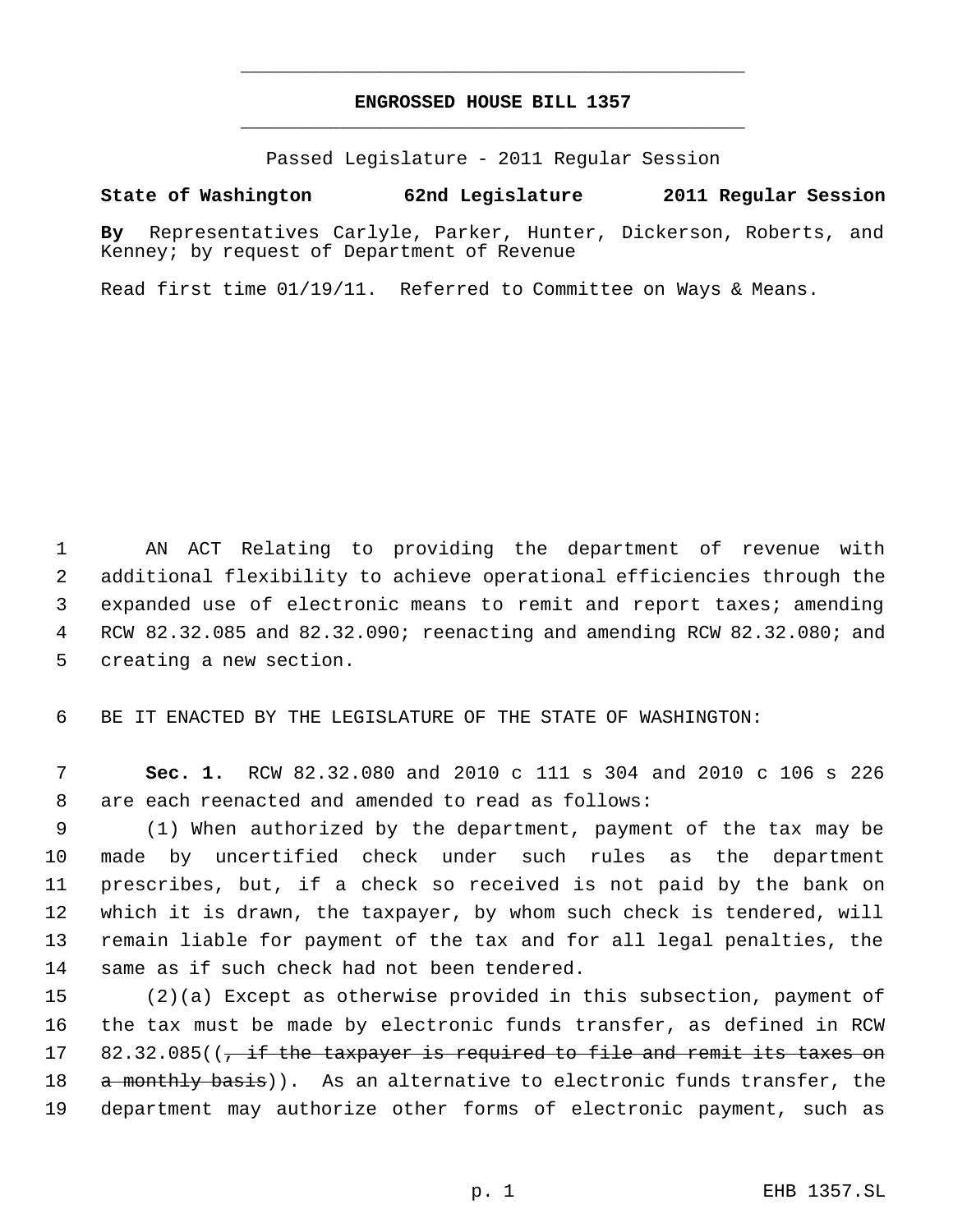1 payment by credit card ((and e-check)). All taxes administered by this 2 chapter are subject to this requirement, except ((the taxes authorized 3 by chapters 82.14A, 82.14B, 82.24, 82.29A, and 84.33 RCW. It is the 4 intent of this subsection to require electronic payment for those taxes 5 reported - on - the - department's - combined - excise - tax - return - or - any 6 successor return. The mandatory electronic payment requirement in this 7 subsection also applies to taxpayers who: (i) Are subject to the tax 8 imposed in RCW 82.04.257 but for whom the department has authorized a 9 tax reporting frequency that is less frequent than monthly; or (ii) 10 meet the threshold for filing and remitting taxes on a monthly basis as 11 established by rule of the department but for whom the department has 12 authorized a less frequent reporting frequency, when such authorization 13 became effective on or after July 26, 2009)) that the department may 14 exclude any taxes not reported on the combined excise tax return or any 15 successor return from the electronic payment requirement in this 16 subsection.

17 (b) The department( $(\frac{1}{r}$  for good cause,)) may waive the electronic 18 payment requirement in this subsection for any taxpayer or class of 19 taxpayers, for good cause or for whom the department has assigned a 20 reporting frequency that is less than quarterly. In the discretion of 21 the department, a waiver under this subsection may be made temporary or 22 permanent, and may be made on the department's own motion.

 (c) The department is authorized to accept payment of taxes by electronic funds transfer or other acceptable forms of electronic payment from taxpayers that are not subject to the mandatory electronic payment requirements in this subsection.

 (3)(a) Except as otherwise provided in this subsection, returns must be filed electronically using the department's online tax filing 29 service( $\sqrt{t}$  if the taxpayer is required to file and remit its taxes on a monthly basis. The mandatory electronic filing requirement in this subsection also applies to taxpayers who: (i) Are subject to the tax imposed in RCW 82.04.257 but for whom the department has authorized a 33 tax reporting frequency that is less frequent than monthly; or (ii) meet the threshold for filing and remitting taxes on a monthly basis as established by rule of the department but for whom the department has authorized a less frequent reporting frequency, when such authorization 37 became-effective-on-or-after-July-26,-2009)) or other method of electronic reporting as the department may authorize.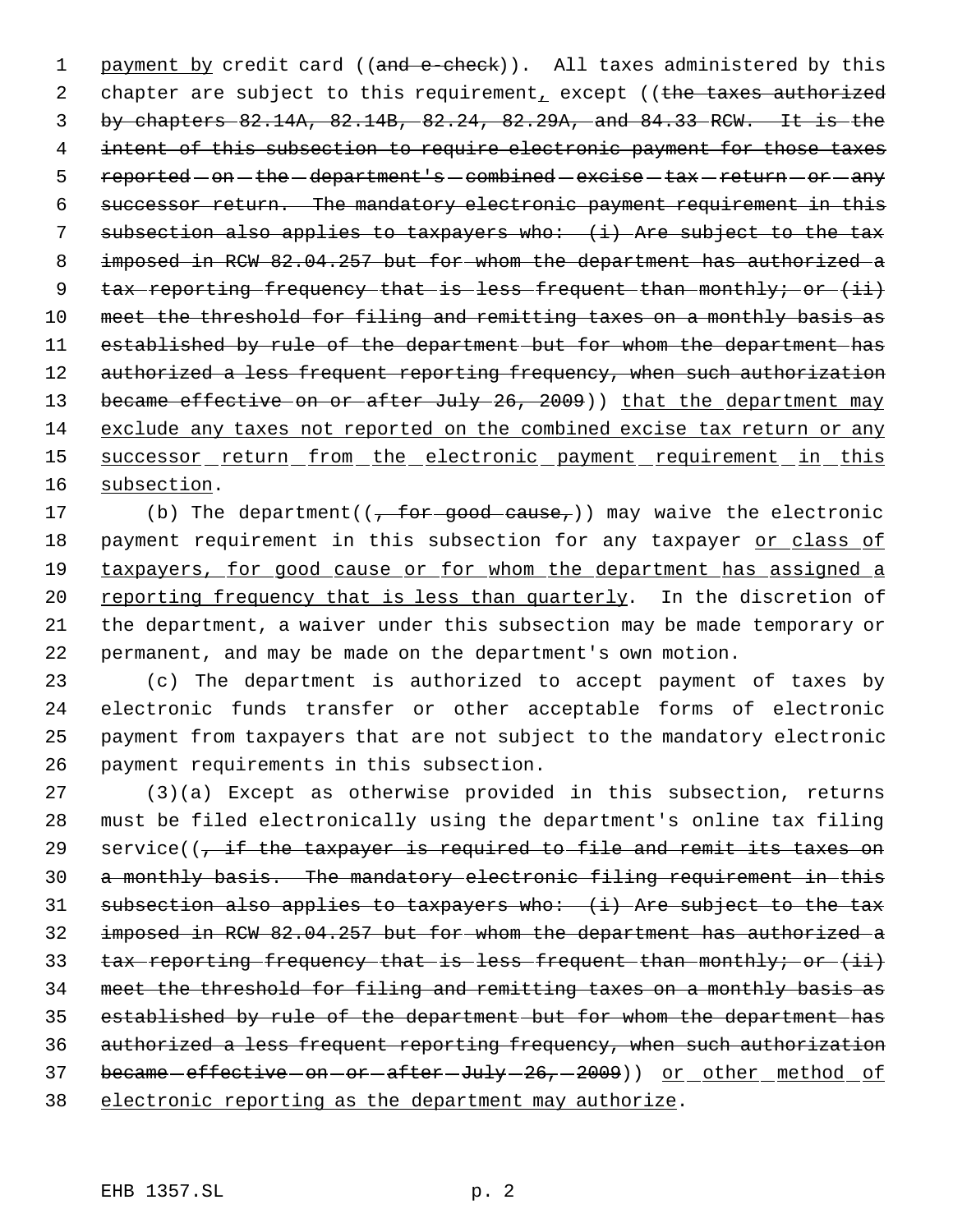1 (b) The department( $(\frac{1}{f} + 6r - \frac{1}{f})$  may waive the electronic 2 filing requirement in this subsection for any taxpayer or class of taxpayers, for good cause or for whom the department has assigned a reporting frequency that is less than quarterly. In the discretion of the department, a waiver under this subsection may be made temporary or permanent, and may be made on the department's own motion.

 (c) The department is authorized to allow electronic filing of returns from taxpayers that are not subject to the mandatory electronic filing requirements in this subsection.

 $(4)(a)(i)$  The department, for good cause shown, may extend the time for making and filing any return, and may grant such reasonable additional time within which to make and file returns as it may deem proper, but any permanent extension granting the taxpayer a reporting date without penalty more than ten days beyond the due date, and any extension in excess of thirty days must be conditional on deposit with the department of an amount to be determined by the department which is approximately equal to the estimated tax liability for the reporting period or periods for which the extension is granted. In the case of a permanent extension or a temporary extension of more than thirty days the deposit must be deposited within the state treasury with other tax funds and a credit recorded to the taxpayer's account which may be applied to taxpayer's liability upon cancellation of the permanent extension or upon reporting of the tax liability where an extension of more than thirty days has been granted.

 (ii) The department must review the requirement for deposit at least annually and may require a change in the amount of the deposit required when it believes that such amount does not approximate the tax liability for the reporting period or periods for which the extension is granted.

 (b) During a state of emergency declared under RCW 43.06.010(12), the department, on its own motion or at the request of any taxpayer affected by the emergency, may extend the time for making or filing any return as the department deems proper. The department may not require any deposit as a condition for granting an extension under this subsection (4)(b).

 (5) The department must keep full and accurate records of all funds received and disbursed by it. Subject to the provisions of RCW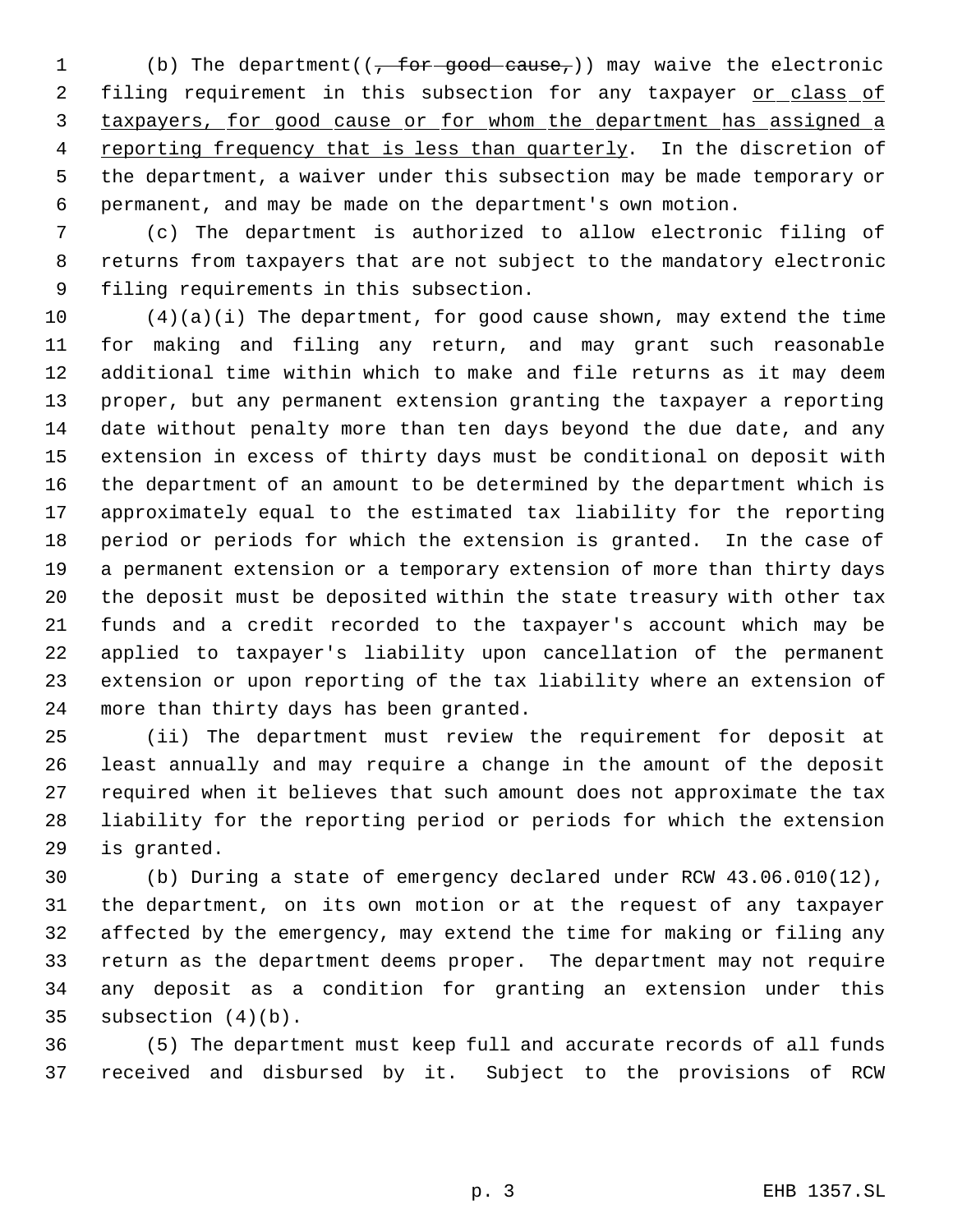82.32.105 and 82.32.350, the department must apply the payment of the taxpayer first against penalties and interest, and then upon the tax, without regard to any direction of the taxpayer.

 (6) The department may refuse to accept any return that is not accompanied by a remittance of the tax shown to be due thereon or that is not filed electronically as required in this section. When such return is not accepted, the taxpayer is deemed to have failed or refused to file a return and is subject to the procedures provided in RCW 82.32.100 and to the penalties provided in RCW 82.32.090. The above authority to refuse to accept a return may not apply when a return is timely filed electronically and a timely payment has been made by electronic funds transfer or other form of electronic payment as authorized by the department.

 (7) Except for returns and remittances required to be transmitted to the department electronically under this section and except as otherwise provided in this chapter, a return or remittance that is transmitted to the department by United States mail is deemed filed or received on the date shown by the post office cancellation mark stamped upon the envelope containing it. A return or remittance that is transmitted to the department electronically is deemed filed or received according to procedures set forth by the department.

 (8)(a) For purposes of subsections (2) and (3) of this section, "good cause" means the inability of a taxpayer to comply with the requirements of subsection (2) or (3) of this section because:

 (i) The taxpayer does not have the equipment or software necessary to enable the taxpayer to comply with subsection (2) or (3) of this section;

 (ii) The equipment or software necessary to enable the taxpayer to comply with subsection (2) or (3) of this section is not functioning properly;

 (iii) The taxpayer does not have access to the internet using the taxpayer's own equipment;

(iv) The taxpayer does not have a bank account or a credit card;

 (v) The taxpayer's bank is unable to send or receive electronic funds transfer transactions; or

 (vi) Some other circumstance or condition exists that, in the department's judgment, prevents the taxpayer from complying with the requirements of subsection (2) or (3) of this section.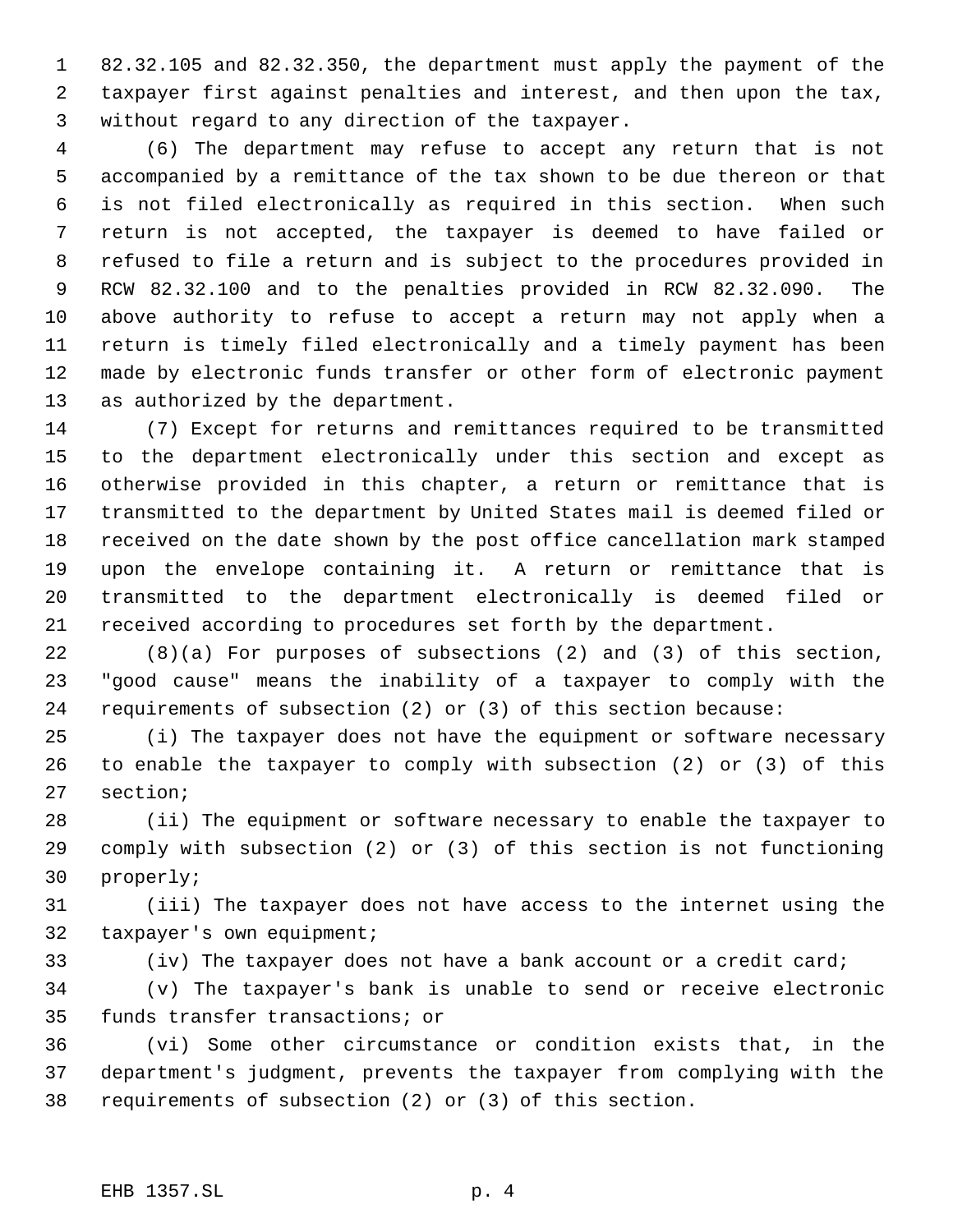(b) "Good cause" also includes any circumstance that, in the department's judgment, supports the efficient or effective administration of the tax laws of this state, including providing relief from the requirements of subsection (2) or (3) of this section to any taxpayer that is voluntarily collecting and remitting this state's sales or use taxes on sales to Washington customers but has no legal requirement to be registered with the department.

 **Sec. 2.** RCW 82.32.085 and 2009 c 176 s 3 are each amended to read as follows:

 (1) "Electronic funds transfer" means any transfer of funds, other 11 than a transaction originated or accomplished by conventional check, drafts, or similar paper instrument, which is initiated through an electronic terminal, telephonic instrument, or computer or magnetic tape so as to order, instruct, or authorize a financial institution to 15 debit or credit ((an)) a checking or other deposit account. 16 "Electronic funds transfer" includes payments made by electronic check (e-check).

18 (2)(a) ((Except as provided in (b) of this subsection, the)) An 19 electronic funds transfer ((is to)) using the automated clearinghouse credit method must be completed so that the state receives collectible funds on or before the next banking day following the due date.

 (b) A remittance made using the automated clearinghouse debit 23 method <u>or any other method of electronic payment authorized by the</u> department will be deemed to be received on the due date if the electronic funds transfer or other electronic payment is initiated on or before 11:59 p.m. pacific time on the due date with an effective payment date on or before the next banking day following the due date.

 (3) The department must adopt rules necessary to implement the provisions of RCW 82.32.080 and this section. The rules must include but are not limited to: (a) Coordinating the filing of tax returns with payment by electronic funds transfer or other form of electronic payment as authorized by the department; (b) form and content of electronic funds transfer; (c) voluntary use of electronic funds transfer with permission of the department for those taxpayers that are not subject to the mandatory electronic payment requirement in RCW 82.32.080; (d) use of commonly accepted means of electronic funds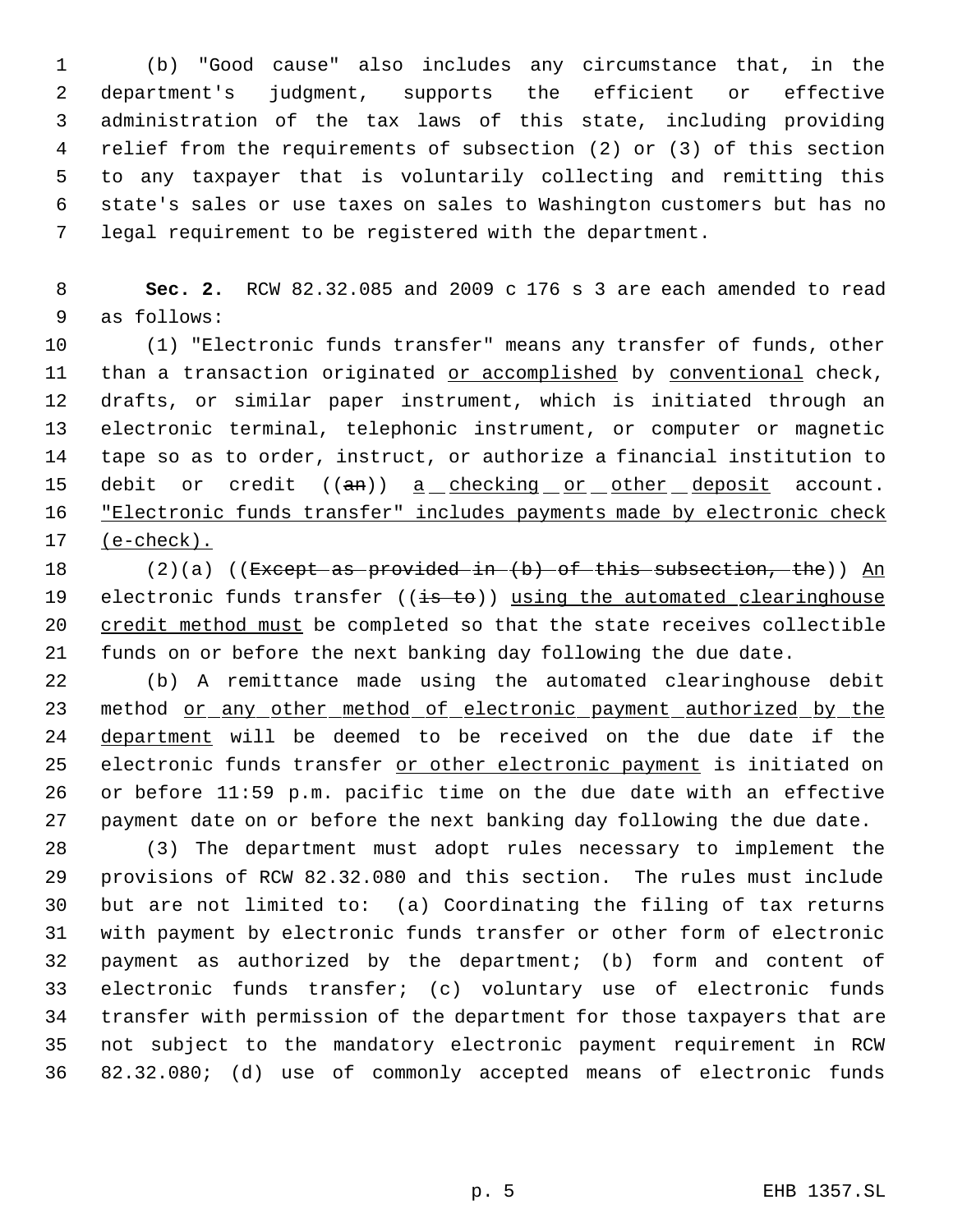transfer; (e) means of crediting and recording proof of payment; and (f) means of correcting errors in transmission.

 **Sec. 3.** RCW 82.32.090 and 2010 1st sp.s. c 23 s 203 are each amended to read as follows:

 (1) If payment of any tax due on a return to be filed by a taxpayer is not received by the department of revenue by the due date, there is assessed a penalty of five percent of the amount of the tax; and if the tax is not received on or before the last day of the month following the due date, there is assessed a total penalty of fifteen percent of the amount of the tax under this subsection; and if the tax is not received on or before the last day of the second month following the due date, there is assessed a total penalty of twenty-five percent of the amount of the tax under this subsection. No penalty so added 14 ((shall)) may be less than five dollars.

 (2) If the department of revenue determines that any tax has been substantially underpaid, there is assessed a penalty of five percent of the amount of the tax determined by the department to be due. If payment of any tax determined by the department to be due is not received by the department by the due date specified in the notice, or any extension thereof, there is assessed a total penalty of fifteen percent of the amount of the tax under this subsection; and if payment of any tax determined by the department to be due is not received on or before the thirtieth day following the due date specified in the notice of tax due, or any extension thereof, there is assessed a total penalty of twenty-five percent of the amount of the tax under this subsection. No penalty so added may be less than five dollars. As used in this section, "substantially underpaid" means that the taxpayer has paid less than eighty percent of the amount of tax determined by the department to be due for all of the types of taxes included in, and for the entire period of time covered by, the department's examination, and the amount of underpayment is at least one thousand dollars.

 (3) If a warrant is issued by the department of revenue for the collection of taxes, increases, and penalties, there is added thereto a penalty of ten percent of the amount of the tax, but not less than ten dollars.

 (4) If the department finds that a person has engaged in any business or performed any act upon which a tax is imposed under this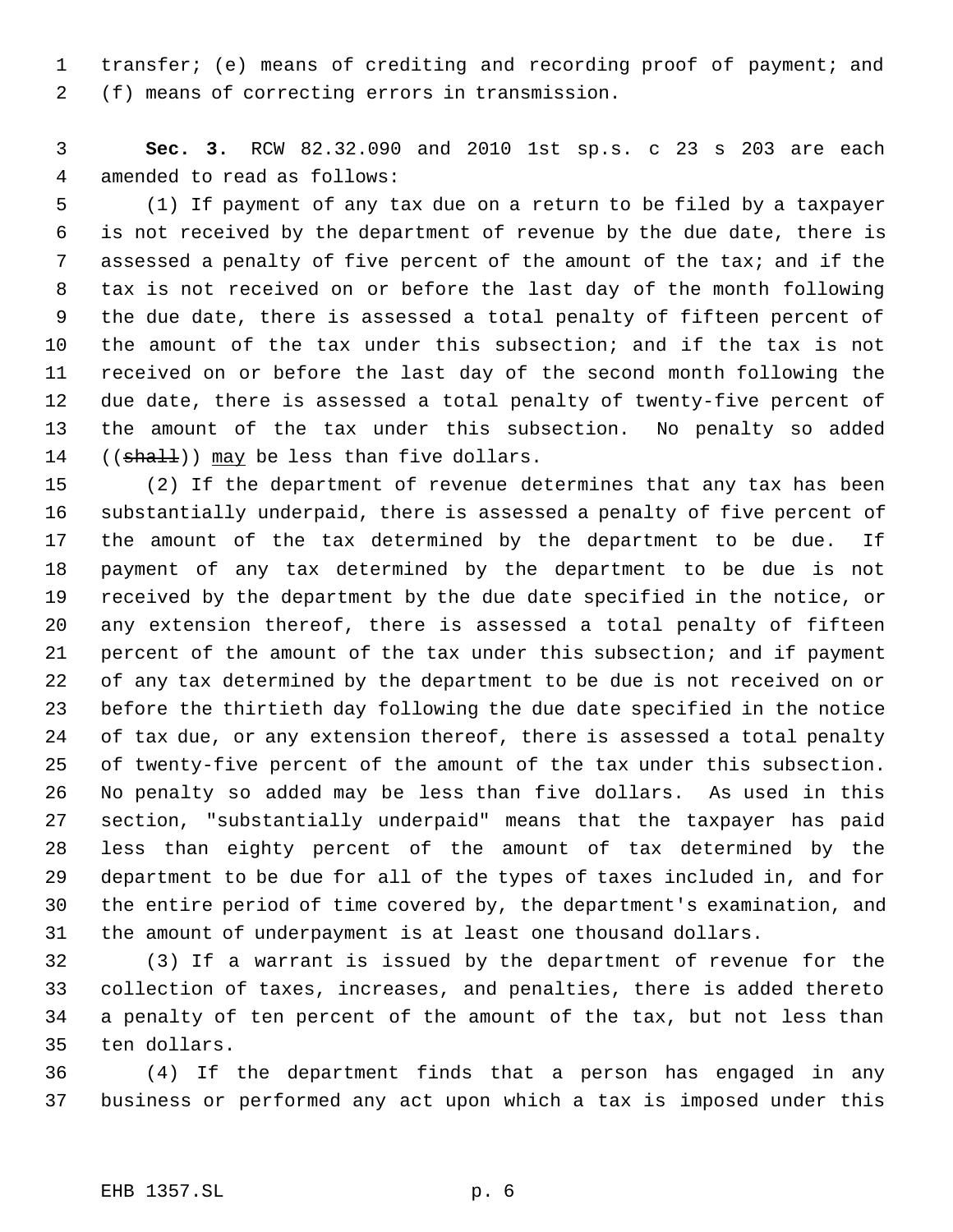title and that person has not obtained from the department a registration certificate as required by RCW 82.32.030, the department must impose a penalty of five percent of the amount of tax due from that person for the period that the person was not registered as required by RCW 82.32.030. The department may not impose the penalty under this subsection (4) if a person who has engaged in business taxable under this title without first having registered as required by RCW 82.32.030, prior to any notification by the department of the need to register, obtains a registration certificate from the department.

10 (5) If the department finds that ((all or any part of a deficiency 11 resulted from the disregard of)) a taxpayer has disregarded specific 12 written instructions as to reporting or tax liabilities, or willfully 13 disregarded the requirement to file returns or remit payment 14 electronically, as provided by RCW 82.32.080, the department must add 15 a penalty of ten percent of the amount of the tax that should have been 16 reported and/or paid electronically or the additional tax found due if 17 there is a deficiency because of the failure to follow the 18 instructions. A taxpayer disregards specific written instructions when 19 the department has informed the taxpayer in writing of the taxpayer's 20 tax obligations and the taxpayer fails to act in accordance with those 21 instructions unless, in the case of a deficiency, the department has 22 not issued final instructions because the matter is under appeal 23 pursuant to this chapter or departmental regulations. The department 24 may not assess the penalty under this section upon any taxpayer who has 25 made a good faith effort to comply with the specific written 26 instructions provided by the department to that taxpayer. A taxpayer 27 will be considered to have made a good faith effort to comply with 28 specific written instructions to file returns and/or remit taxes 29 electronically only if the taxpayer can show good cause, as defined in 30 RCW 82.32.080, for the failure to comply with such instructions. A 31 taxpayer will be considered to have willfully disregarded the 32 requirement to file returns or remit payment electronically if the 33 department has mailed or otherwise delivered the specific written 34 instructions to the taxpayer on at least two occasions. Specific 35 written instructions may be given as a part of a tax assessment, audit, 36 determination,  $((\theta \cdot \mathbf{r}))$  closing agreement, or other written 37 communication, provided that such specific written instructions apply 38 only to the taxpayer addressed or referenced on such ((documents))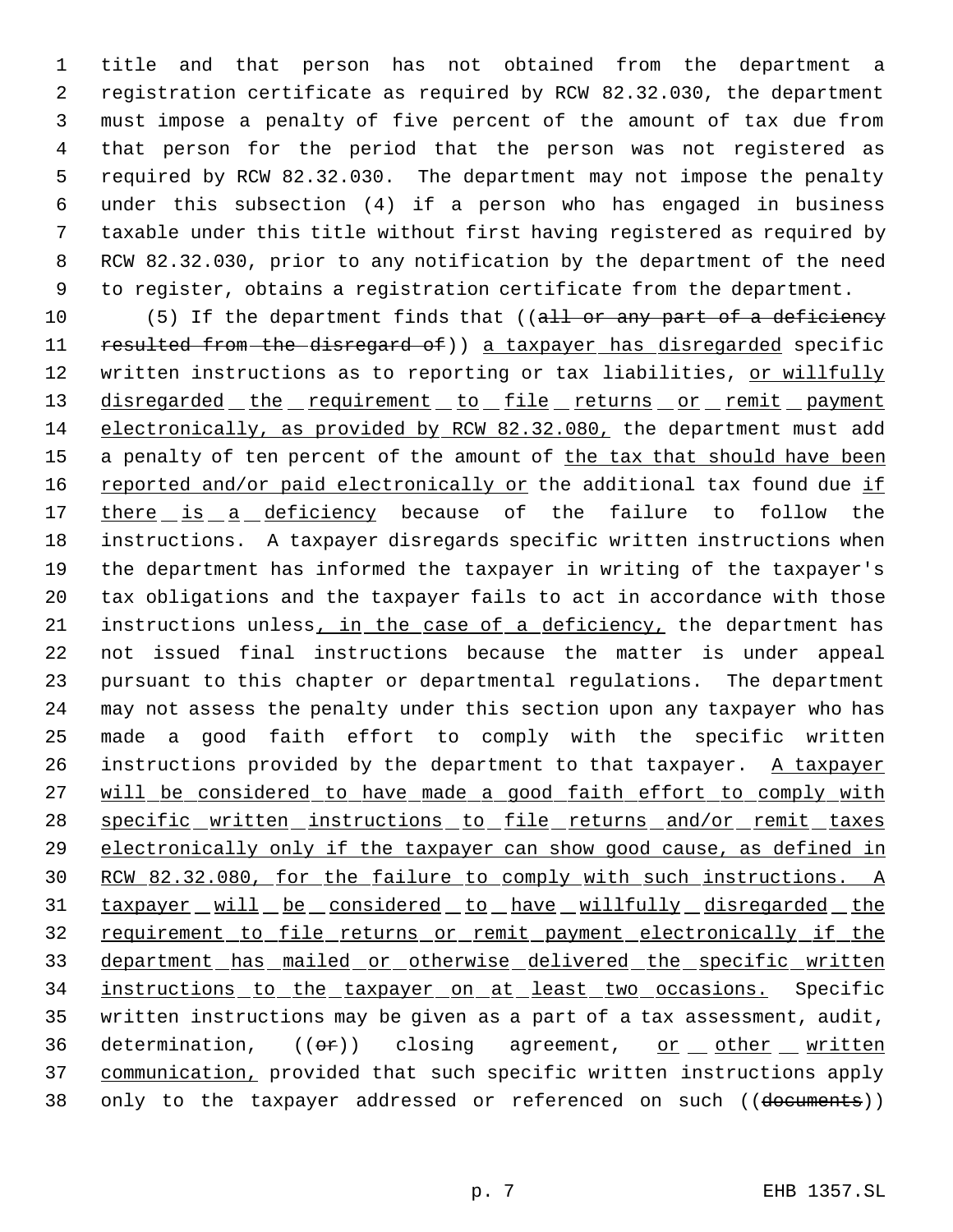1 communication. Any specific written instructions by the department must be clearly identified as such and must inform the taxpayer that failure to follow the instructions may subject the taxpayer to the 4 penalties imposed by this subsection. If the department determines 5 that it is necessary to provide specificwritten instructions to a taxpayer that does not comply with the requirement to file returns or remit payment electronically as provided in RCW 82.32.080, the specific written instructions must provide the taxpayer with a minimum of forty- five days to come into compliance with its electronic filing and/or 10 payment obligations before the department may impose the penalty authorized in this subsection.

 (6) If the department finds that all or any part of a deficiency resulted from engaging in a disregarded transaction, as described in RCW 82.32.655(3), the department must assess a penalty of thirty-five percent of the additional tax found to be due as a result of engaging in a transaction disregarded by the department under RCW 82.32.655(2). The penalty provided in this subsection may be assessed together with any other applicable penalties provided in this section on the same tax found to be due, except for the evasion penalty provided in subsection (7) of this section. The department may not assess the penalty under this subsection if, before the department discovers the taxpayer's use of a transaction described under RCW 82.32.655(3), the taxpayer discloses its participation in the transaction to the department.

 (7) If the department finds that all or any part of the deficiency resulted from an intent to evade the tax payable hereunder, a further penalty of fifty percent of the additional tax found to be due must be added.

 (8) The penalties imposed under subsections (1) through (4) of this section can each be imposed on the same tax found to be due. This subsection does not prohibit or restrict the application of other penalties authorized by law.

 (9) The department may not impose the evasion penalty in combination with the penalty for disregarding specific written instructions or the penalty provided in subsection (6) of this section on the same tax found to be due.

 (10) For the purposes of this section, "return" means any document a person is required by the state of Washington to file to satisfy or